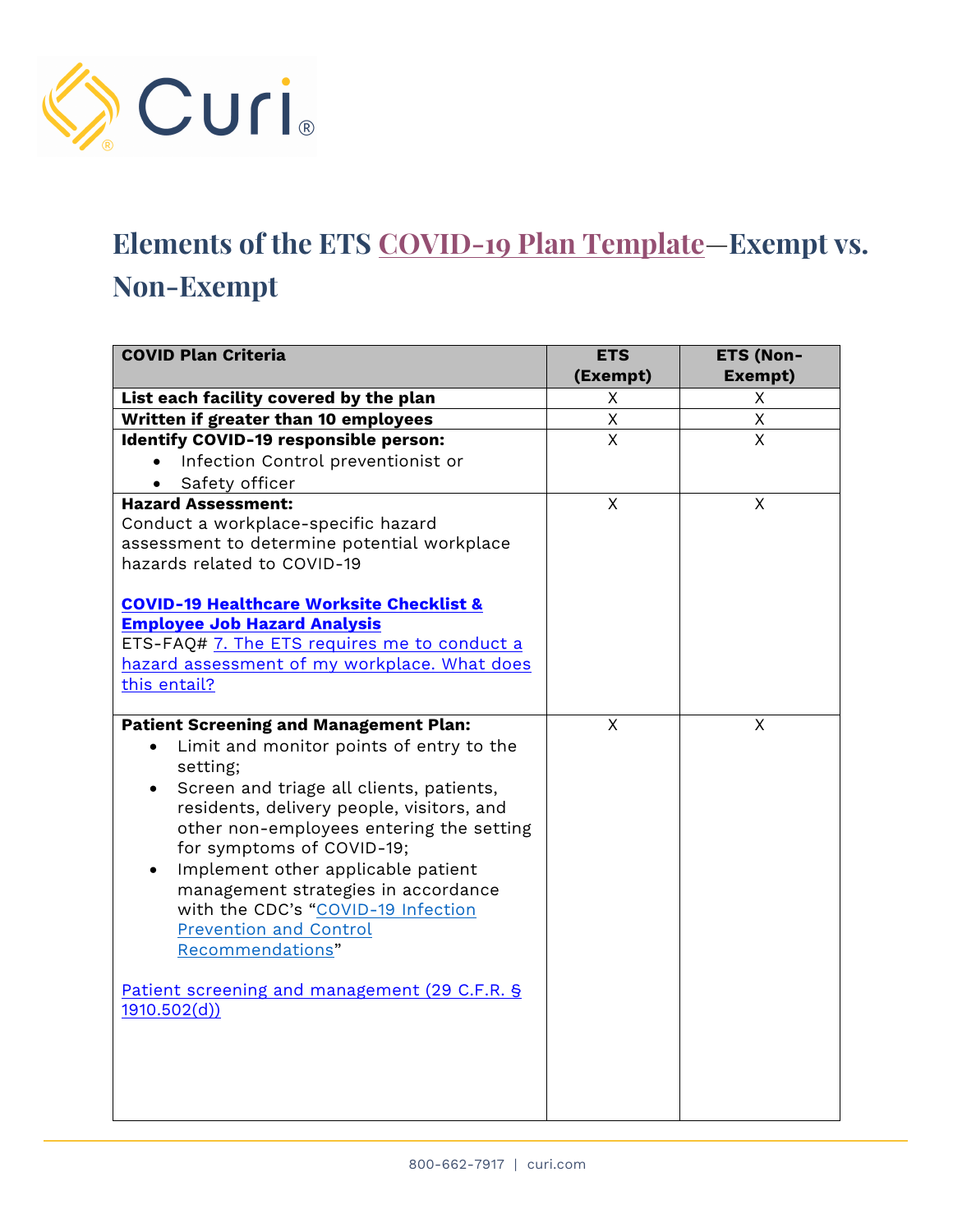

| <b>Standard and Transmission-Based Precautions:</b><br>Develop and implement policies and<br>procedures to adhere to Standard and<br>Transmission-Based Precautions in<br>accordance with CDC's "Guidelines for<br><b>Isolation Precautions."</b><br><b>Standard and Transmission-Based Precautions</b><br>(29 C.F.R. § 1910.502(e))                                                                                                                         | X | X |
|--------------------------------------------------------------------------------------------------------------------------------------------------------------------------------------------------------------------------------------------------------------------------------------------------------------------------------------------------------------------------------------------------------------------------------------------------------------|---|---|
| <b>Personal Protective Equipment (PPE):</b><br>Provide and ensure that employees wear<br>facemasks or a higher level of respiratory<br>protection. (ETS exempts fully vaccinated<br>employees from the PPE requirements of<br>the ETS when in well-defined areas where<br>there is no reasonable expectation that<br>any person with suspected or confirmed<br>COVID-19 will be present.)<br>Personal protective equipment (PPE) (29 C.F.R. §<br>1910.502(f) | X | X |
| Aerosol-generating procedures (AGPs) on a<br>person with suspected or confirmed COVID-19.<br>Employees with exposure to people with<br>suspected or confirmed COVID-19 are<br>required to use respirators (N95) and<br>faceshield if performing aerosolization<br>procedures.<br>Aerosol-Generating Procedures (AGP) (29 C.F.R.<br>$\frac{1}{5}$ 1910.502(f)(3), (g))                                                                                        | X | X |
| <b>Implementing Physical Distancing</b><br>Physical distancing (29 C.F.R. § 1910.502(h))                                                                                                                                                                                                                                                                                                                                                                     | X | X |
| <b>Implementing Physical Barriers</b><br>Physical barriers (29 C.F.R. § 1910.502(i))                                                                                                                                                                                                                                                                                                                                                                         |   | X |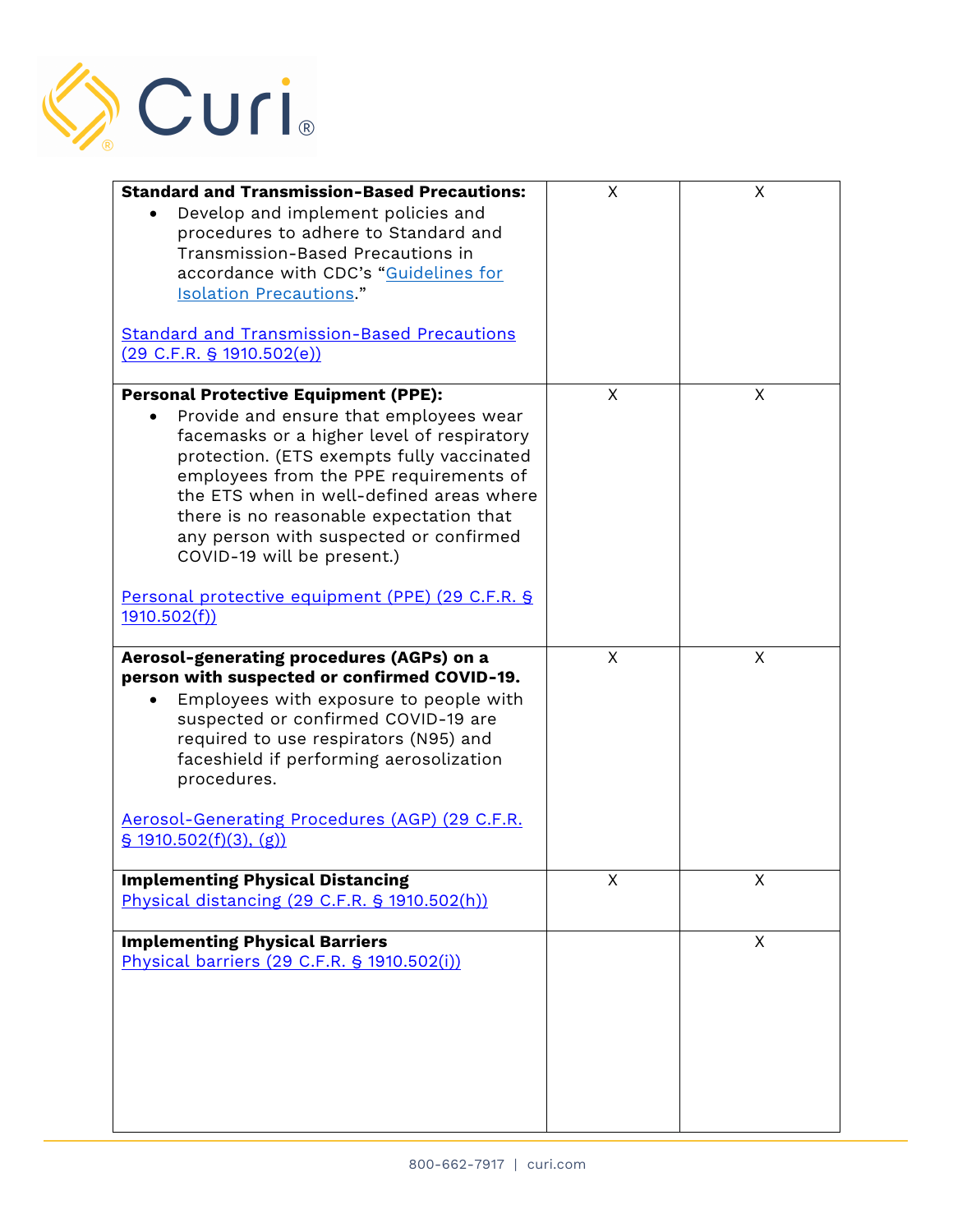

| <b>Cleaning and Disinfection procedures:</b>                        | X | X |
|---------------------------------------------------------------------|---|---|
| Patient care areas                                                  |   |   |
| Resident rooms                                                      |   |   |
| Medical devices and equipment                                       |   |   |
| Following standard practice for cleaning                            |   |   |
| and disinfection of surfaces and                                    |   |   |
| equipment in accordance with CDC                                    |   |   |
| "COVID-19 Infection Prevention and                                  |   |   |
| Control Recommendations" and CDC's                                  |   |   |
| "Guidelines for Environmental Infection                             |   |   |
| Control."                                                           |   |   |
| Cleaning and disinfection (29 C.F.R. § 1910.502(j))                 |   |   |
| <b>Ventilation</b>                                                  | X | X |
| Applies to employers who own or control                             |   |   |
| buildings or structures with an existing                            |   |   |
| heating, ventilation, and air conditioning                          |   |   |
| (HVAC) system.                                                      |   |   |
|                                                                     |   |   |
| Ventilation (29 C.F.R. § 1910.502(k))                               |   |   |
| <b>Health Screening and Medical Management:</b>                     | X | X |
| Employer Notification to Employees of                               |   |   |
| COVID-19 Exposure in the Workplace                                  |   |   |
| Medical Removal form the Workplace                                  |   |   |
| Return to Work Criteria                                             |   |   |
|                                                                     |   |   |
| <b>Sample Employee COVID-19 Health Screening</b>                    |   |   |
| <b>Questionnaire</b><br>Health screening and medical management (29 |   |   |
| $C.F.R.$ § 1910.502(l))                                             |   |   |
| <b>Screening</b>                                                    |   |   |
| Employee notification to employer of COVID-19                       |   |   |
| <u>illness or symptoms</u>                                          |   |   |
| Employer notification to employees of COVID-19                      |   |   |
| exposure in the workplace                                           |   |   |
| <b>Notification Removal and Return to Work Flow</b>                 |   |   |
| <b>Chart for Employees</b>                                          |   |   |
| <b>Notification Removal and Return to Work Flow</b>                 |   |   |
| <b>Chart for Employers</b>                                          |   |   |
| <b>Medical removal from the workplace</b>                           |   |   |
| Return to work                                                      |   |   |
|                                                                     |   |   |
|                                                                     |   |   |
|                                                                     |   |   |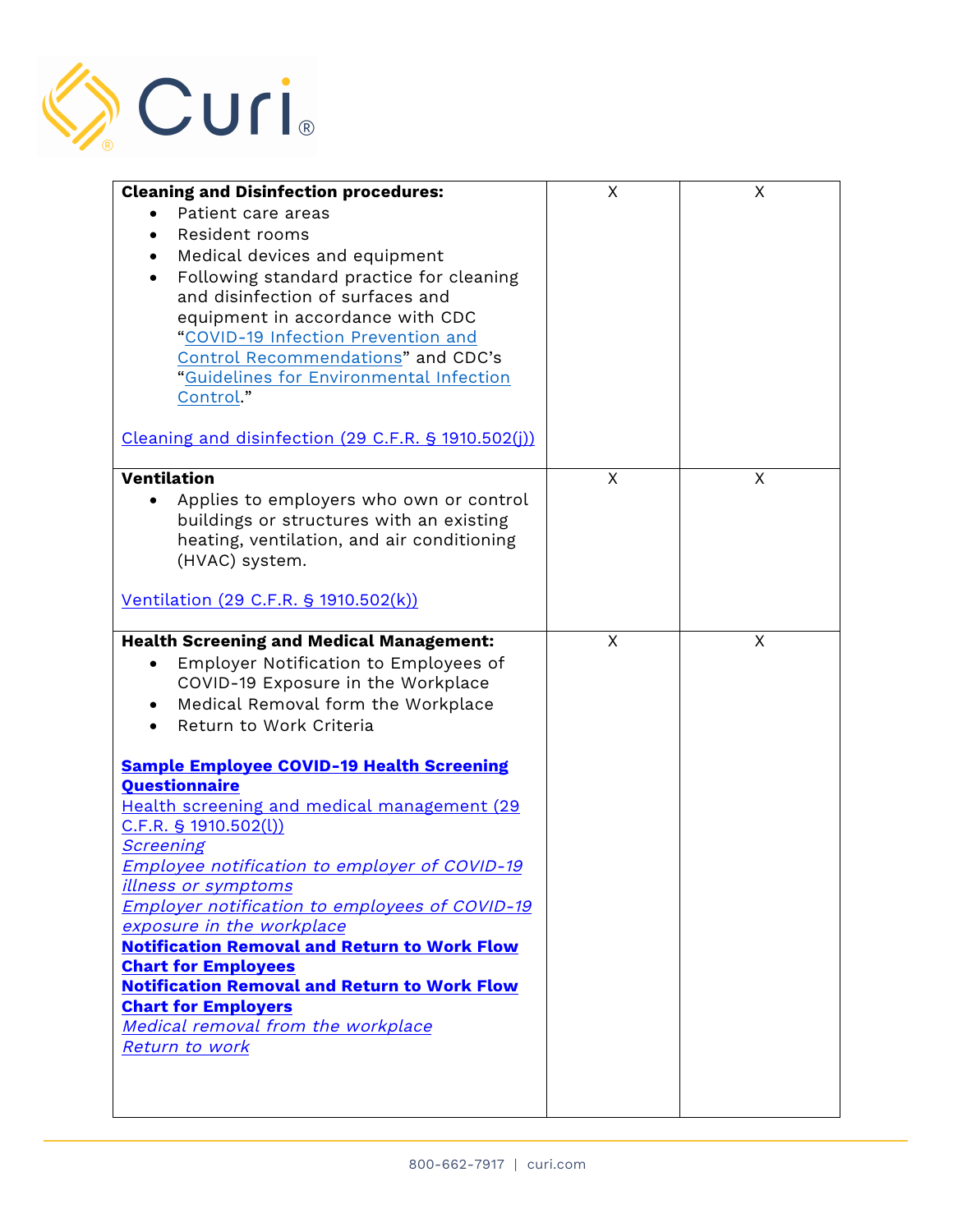

| <b>Medical Removal Protection Benefits:</b>                                    |   | X |
|--------------------------------------------------------------------------------|---|---|
| Applies to employers with more than 10<br>employees on the date the ETS became |   |   |
| effective)                                                                     |   |   |
| <b>Medical removal protection (MRP) benefits</b>                               |   |   |
| Vaccination                                                                    |   | X |
| Vaccination (29 C.F.R. § 1910.502(m))                                          |   |   |
| <b>Training</b>                                                                | X | X |
| <b>Employee Training Presentation - Healthcare</b><br><b>ETS</b>               |   |   |
| <b>Employee Training Presentation - Mini</b>                                   |   |   |
| <b>Respiratory Protection Program</b>                                          |   |   |
| Training (29 C.F.R. § 1910.502(n))                                             |   |   |
| <b>Anti-Retaliation notice</b>                                                 | X | X |
| Anti-retaliation (29 C.F.R. § 1910.502(o))                                     |   |   |
| Recordkeeping This section applies to employers                                |   | X |
| with more than 10 employees from the date of                                   |   |   |
| the ETS)<br>COVID log                                                          |   |   |
|                                                                                |   |   |
| Sample COVID-19 Log                                                            |   |   |
| Recordkeeping (29 C.F.R. § 1910.502(q))                                        |   |   |
| <b>Reporting:</b>                                                              |   | X |
| Hospitalization due to COVID exposure in<br>the work environment               |   |   |
| Death due to COVID exposure in the work<br>environment                         |   |   |
| <b>Reporting COVID-19 Fatalities and In-Patient</b><br><b>Hospitalizations</b> |   |   |
| to OSHA                                                                        |   |   |
| <b>Employer Notification Tool</b>                                              |   |   |
| Reporting COVID-19 fatalities and                                              |   |   |
| hospitalizations to OSHA (29 C.F.R. § 1910.502(r))                             |   |   |
| Monitoring effectiveness (plan should be<br>reviewed periodically)             | X | X |
|                                                                                |   |   |